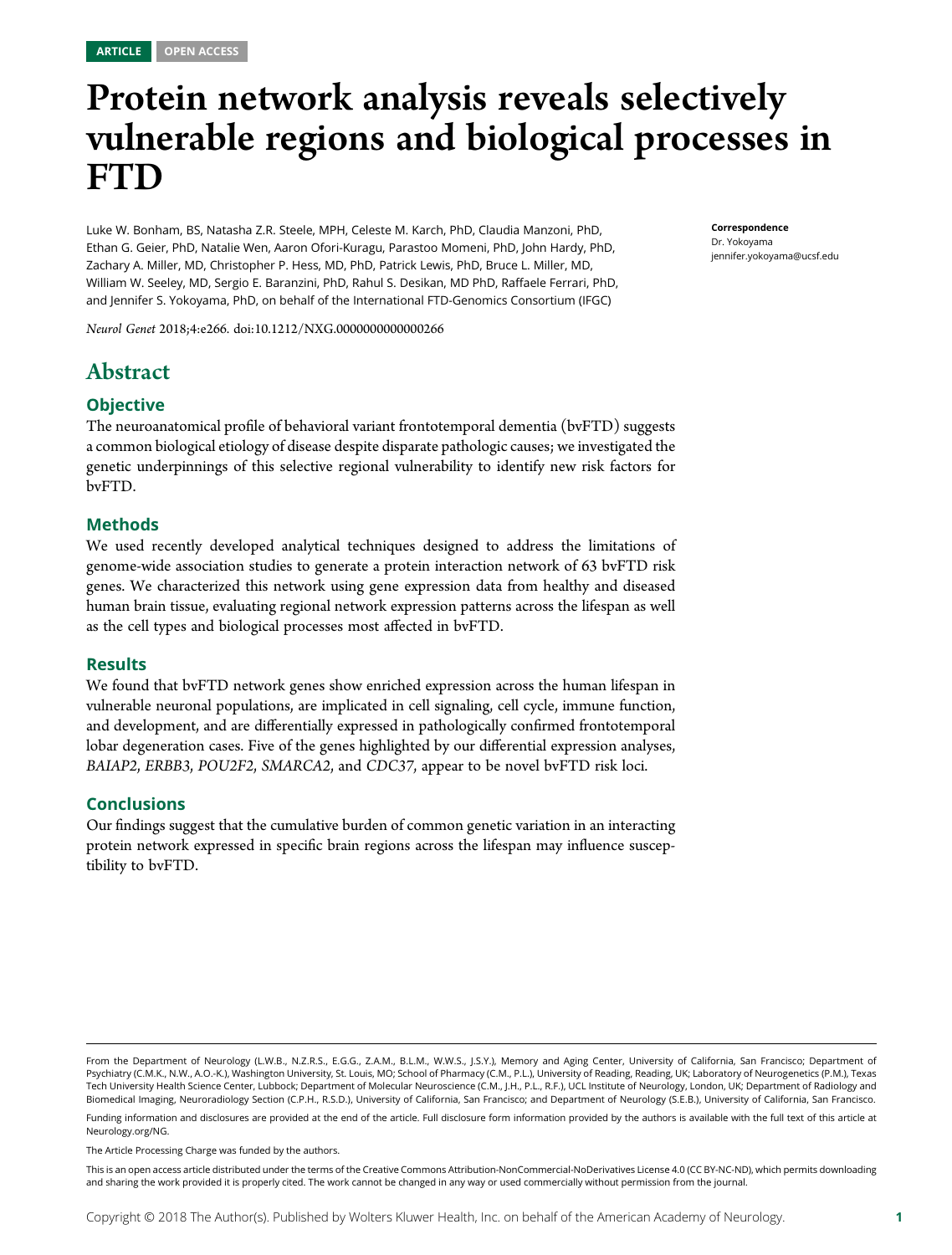# **Glossary**

 $AD = Alz$ heimer disease;  $BP = biological$  process;  $CSEA = cell$ -type SEA;  $EGFR =$  epidermal growth factor;  $FDR =$  falsediscovery rate; bvFTD = behavioral variant frontotemporal dementia; FTLD = frontotemporal lobar degeneration;  $GO =$  gene ontology; GWAS = genome-wide association study; IFGC = International FTD-Genomics Consortium; MAPK = mitogenactivated protein kinase;  $PD =$  Parkinson disease;  $PDGF =$  platelet-derived growth factor;  $PINDPA =$  protein interaction network-based pathway analysis; SEA = specific enrichment analysis; VEN = Von Economo neuron; W-PPI-NA = weighted protein-protein interaction network analysis.

Although defined by a clear clinical syndrome, behavioral variant frontotemporal dementia (bvFTD) is the most pathologically diverse form of frontotemporal lobar degeneration (FTLD). Despite variable pathology, we and others have shown that a shared, selectively vulnerable brain network, composed of disparate brain regions functionally connected throughout the lifespan, degenerates in bvFTD.<sup>1</sup> The fact that different protein pathologies converge on a relatively consistent set of neuroanatomical regions suggests intrinsic molecular properties may predispose this network to disease. Nevertheless, despite extensive advances in our ability to clinically and pathologically diagnose bvFTD, little is known about the protein networks ("nexopathies") that drive the biological processes (BPs) underlying this selective vulnerability.<sup>2,3</sup>

New techniques enable evaluation of experimentally determined protein networks in disease by aggregating single-nucleotide polymorphism (SNP)-level risk metrics across an entire gene. This technique increases statistical power, overcomes locus heterogeneity likely to occur in clinical populations, and allows for better detection of multiple variants contributing to polygenic disease risk.<sup>4</sup> Combining this information with existing protein interaction data has revealed new genetic risk loci and helped unravel the pathophysiology of complex diseases like multiple sclerosis.<sup>5</sup>

In this study, we first generated networks of genes underlying bvFTD risk to identify common pathophysiologic processes underlying disease biology. Second, based on prior studies showing that the brain network affected in bvFTD is present and functioning throughout life, $6$  we evaluated spatial and temporal risk gene expression patterns in human brain across the lifespan. Finally, we sought to validate risk network genes using brain tissue from patients pathologically diagnosed with FTLD.

# Methods

### Standard protocol approvals, registrations, and patient consents

Written informed consent was obtained from all participants or their guardians at the site of sample collection, and relevant institutional review boards approved all aspects of the study.

### Genome-wide association study study participants

This study used SNP level metadata from phase 1 FTD-GWAS data from the International FTD-Genomics Consortium (IFGC), which was composed of 1,377 bvFTD cases and 4,308 controls with genotypes or imputed data at 6,026,384 SNPs. Raw genetic data for each participant was not available for analysis at the inception of this study. Cases and controls within the cohort were diagnosed according to published criteria for  $b\nu FTD^7$  by a trained neurologist or pathologic examination.<sup>8</sup>

### Gene network generation

We calculated gene-level significance values using Versatile Gene-based Association Study (VEGAS)<sup>9</sup> and summary data from a recent bvFTD genome-wide association study (GWAS).<sup>8</sup> VEGAS assigns SNPs to their respective autosomal genes using their position on the University of California, Santa Cruz Genome Browser. To capture the effects of regulatory regions and SNPs in linkage disequilibrium,<sup>10</sup> gene boundaries were defined as 50 kb beyond the  $5'$  and  $3'$  untranslated regions of each gene. Empirical p-values for each gene were calculated using Monte-Carlo simulations.<sup>5,9</sup> Association blocks were defined as groups of sequential genes with  $p < 0.05$ .

We used protein interaction network-based pathway analysis (PINBPA) to compute first-order interactions by filtering a reference network containing 8,960 proteins and 27,724 interactions so that only the genes (and their protein products) with VEGAS  $p$ < 0.05 were retained as significant. We evaluated network strength using simulations, which assigned  $p$ -values to genes at random from the parent network to create a simulated distribution of similarly sized networks. The empirical bvFTD network's characteristics were compared against the simulated networks.

To increase resolution on the candidate proteins isolated by the PINBPA method, we generated a second independent network with recently developed weighted protein-protein interaction network analysis  $(W-PPI-NA)^{11}$  using the 63 bvFTD genes prioritized by PINBPA as seeds. Of note, the genes prioritized by the PINBPA analysis (CALM2 and CALM3) were combined into one unique entry, CALM1, through this step. We removed TrEMBL, non-protein interactors (e.g., chemicals), obsolete Entrez, and Entrez matching to multiple Swiss-Prot identifiers.

### Profiling of gene expression during development and across the human lifespan

To assess whether genes from the PINBPA networks showed enriched expression in human brain tissues of all ages and life stages, we used the R package ABAEnrichment and specific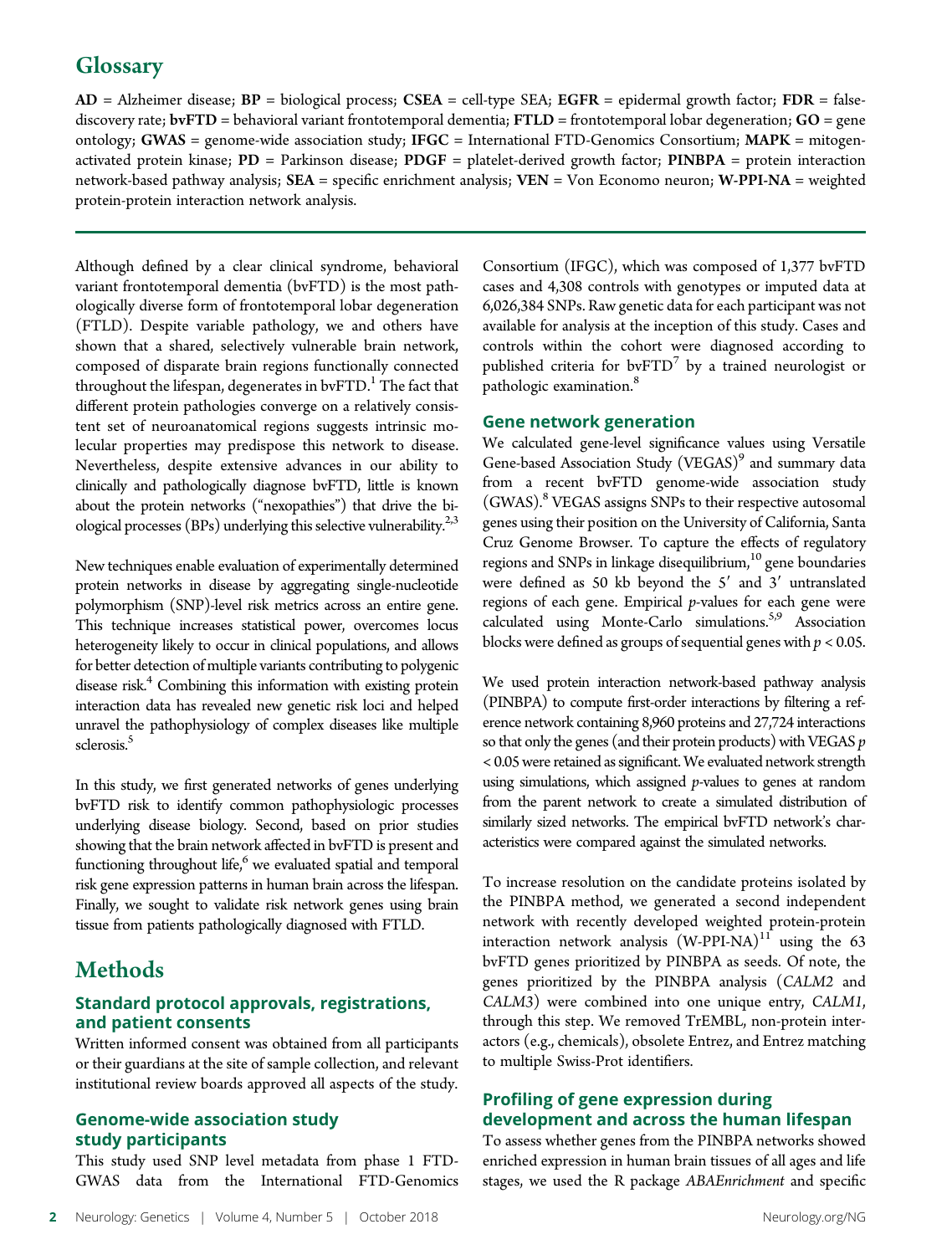enrichment analysis (SEA). ABAEnrichment performs ontology gene set enrichment analyses for 26 brain regions ranging in age from 8 postconception weeks to 40 years old from the BrainSpan data set distributed by the Allen Brain Institute. Forty-five percent of participants were Caucasian, 33% were African American, 10% were Hispanic, 5% were mixed Caucasian/African American, and 5% had no ethnicity information available. All participants were screened for neurologic conditions and for large-scale chromosomal abnormalities. Samples were grouped by age into 5 groups: prenatal (all prenatal stages;  $n = 20$ ), infant (0–2 years;  $n = 6$ ), child  $(3-11 \text{ years}; n = 6)$ , adolescent  $(12-19 \text{ years}; n = 4)$ , and adult (older than 19 years;  $n = 6$ ). Additional demographic data are provided in table e-1 ([links.lww.com/NXG/A72\)](http://links.lww.com/NXG/A72). All genes evaluated in enrichment analyses were expressed above the 10th percentile when ranked by expression. SEA allows for expression testing across 6 brain regions and 10 different developmental periods. Fisher's exact test was used to assess statistical enrichment, and false-discovery rate (FDR) correction was applied.

### Cell-type-specific gene expression profiling

We used 2 RNA expression data sets examining several cell types commonly found in the CNS, one to conduct descriptive representations of the cells that most highly express our genes of interest and the other to specifically test for enrichment.

The first data set used gene expression from human temporal lobe samples.<sup>12</sup> For each gene implicated in the bvFTD network, we queried the database and recorded the cell type (fetal astrocytes, mature astrocytes, neurons, oligodendrocytes, microglia/macrophages, and endothelial cells) that most highly expressed the gene of interest. The data set represents expression across the human lifespan (18 postconception weeks [pcw] for fetal samples and 8–63 years old for non-fetal samples). $^{12}$ 

The second data set used RNAseq data from the BrainSpan atlas to characterize cell-specific expression patterns. Enrichment for specific cell types was tested using cell-type SEA (CSEA),<sup>13</sup> which employs expression cutoffs and tests for cell-type-specific enrichment (CSEA employs methodology similar to SEA). Cell types are determined using wellvalidated markers,<sup>14</sup> and enrichment is tested using Fisher's exact test with FDR correction.

### Biological pathways and processes analysis

We classified the biological function of bvFTD network genes using PANTHER ([pantherdb.org](http://www.pantherdb.org)/)) and Reactome [\(reactome.](http://www.reactome.org/) [org\)](http://www.reactome.org/) to reduce the likelihood of spurious findings from any one source. Statistical tests for overrepresentation with Bonferroni correction were performed using the PANTHER pathways annotation and Gene Ontology (GO) BPs databases. We applied functional annotation analysis to the network built using the 62 PINBPA-prioritized genes as seeds by performing GO BP enrichment analyses through g:Profiler

 $(g:GOSt, \text{bit.cs.ut.ee/gprofile}/^{15})$  (62 genes were used because CALM2 and CALM3 were combined into one entry as previously described). A Fisher's one-tailed test was used to assess enrichment; the set counts and sizes threshold was applied as a multiple test correction; statistical domain size was only annotated genes; and no hierarchical filtering was included. We then grouped enriched GO-BP terms into custom-made "semantic classes." We removed general, thus negligible, semantic classes, such as general, metabolism, enzymes, protein modification, and physiology. Semantic classes were further grouped by similarity in more general classes called functional blocks.

### Gene expression in pathologically confirmed FTLD cases

We analyzed gene expression data from 2 cohorts of pathologically confirmed FTLD along with Alzheimer disease (AD) and Parkinson disease (PD) cases compared with normal older adult controls. The first FTLD cohort contained 10 individuals with pathologically confirmed sporadic FTLD, 7 individuals with pathologically confirmed FTLD due to GRN mutations, and 11 pathologically confirmed controls (GSE13162). The second contained 6 FTLD cases with primarily tau pathology (Constantinides group A), 6 FTLD cases with primarily temporal atrophy and minimal tau pathology (Constantinides group C1), and 5 normal controls (E-MEXP-2280). The AD cohort included temporal cortex samples from 84 AD and 80 control brains (syn5550404).<sup>16</sup> The PD cohort included substantia nigra samples from 22 PD and 23 control brains  $(GSE7621).$ <sup>17</sup> In linear regression analyses, we analyzed FTLD cases together in a combined analysis and then performed separate subgroup analyses. Following this, we analyzed the AD and PD groups separately. In all analyses, we covaried for age, sex, and postmortem interval.

# Results

### bvFTD GWAS data reveals a large protein interaction network driven by risk-associated alleles

Using gene-based p-values for 17,463 genes derived from the bvFTD GWAS cohort, we identified 475 association blocks containing a total of 1,104 genes. We next generated PINBPA networks for the genes implicated in bvFTD. The bvFTD network contained 63 nodes and 72 edges. Permutation testing revealed that the bvFTD gene network was within the top 10th percentile for nodes and edges as compared with a sample of 1,000 randomly generated networks (figure 1 and table e-2, [links.lww.com/NXG/A73\)](http://links.lww.com/NXG/A73).

We then sought to analyze the topological details of the 63 PINBPA-prioritized genes by generating protein interaction networks with our W-PPI-NA to highlight key functional players within the identified gene set. After filtering and scoring the protein network, the result was composed of 1,913 nodes and 3,212 edges, where all but one node, PBX2, were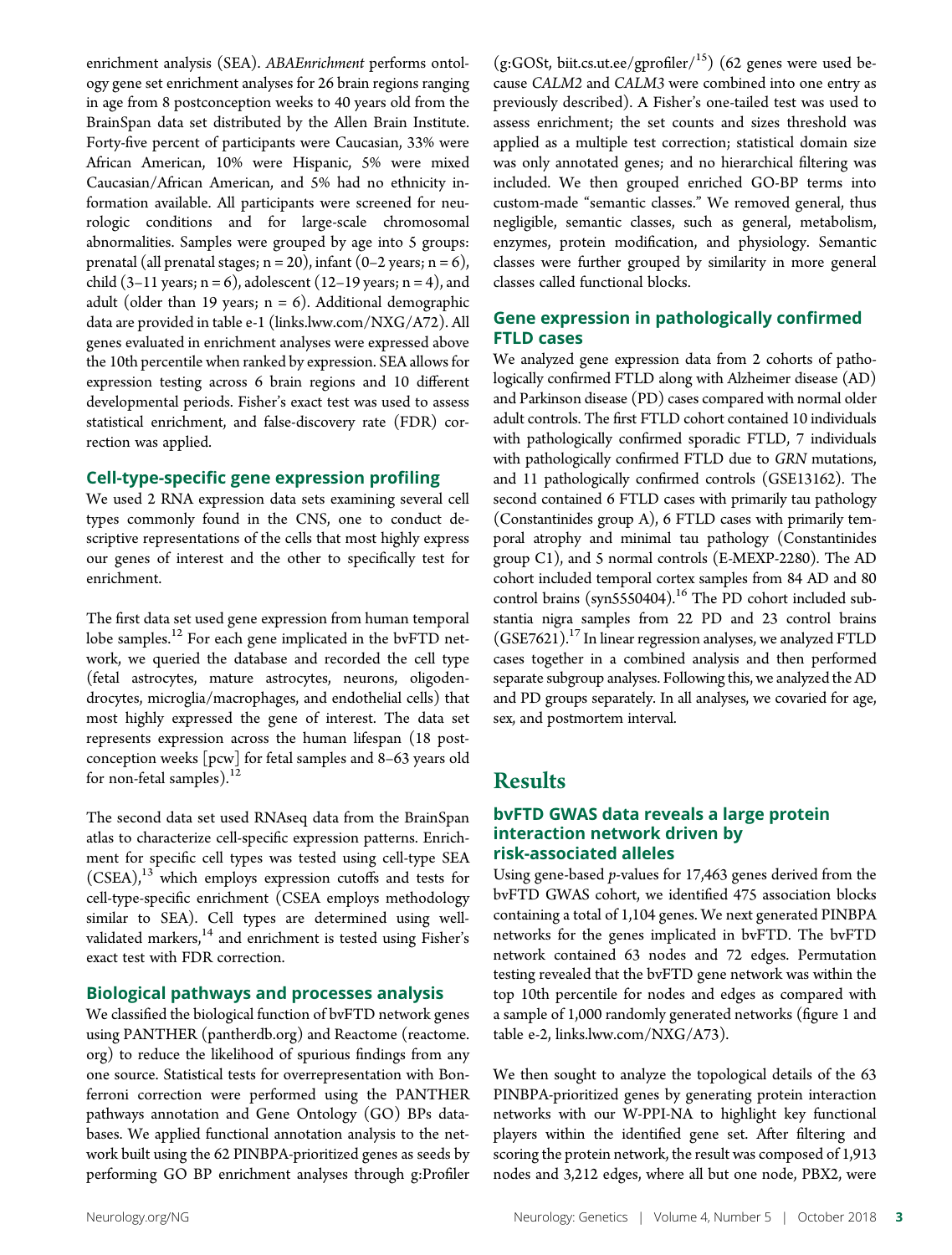the core of the network with randomly sampled parts of the network, we verified that the IIHs-driven network is the most densely connected. The core of the network was made of 52 nodes (10 IIHs and their interactors) and 121 edges; these were strongly interconnected (average number of neighbors = 4.5), representing the proteins that keep the cohesion of

### bvFTD network genes show enriched expression in bvFTD-relevant brain regions across the lifespan

 $>16\%$  of the initial seeds (n = 63; figure 2, C).

interconnected (figure 2, A). We identified the interinteractome hubs (IIHs;  $n = 10$ )—the proteins characterized by the highest connection degree distribution (figure 2, B and C)—and we used them to define the core of the network with the highest interconnectivity (figure 2, D). By comparing

We next tested whether genes within the bvFTD network showed enriched or specific expression in distinct brain regions of healthy individuals using ABAEnrichment. Hypergeometric tests revealed enriched expression for our bvFTD network genes in neuroanatomical regions affected in bvFTD, including the dorsolateral prefrontal cortex, frontal cortex, and temporal cortex in most age groups (family-wise error corrected  $p < 0.05$  for each region, figure 3, A–D and table e-3, [links.lww.com/NXG/A74](http://links.lww.com/NXG/A74)).

Our ABAEnrichment analyses suggested that enrichment was most common during early life (table e-3, [links.lww.com/](http://links.lww.com/NXG/A74) [NXG/A74](http://links.lww.com/NXG/A74)). However, they did not provide information on the role of gene expression within the early life stages when gene expression patterns can vary temporally and influence neurodevelopmental processes.<sup>18</sup> Given this, we performed exploratory analyses using SEA and found that there were several nominally associated regions of gene expression enrichment concentrated within the fetal period. At a specificity index probability level of 0.05, the amygdala (late fetal;  $p =$ 0.004), thalamus (early fetal;  $p = 0.006$ ), hippocampus (late fetal;  $p = 0.007$ ), and cortex (mid-late fetal;  $p = 0.014$ ) showed nominal enrichment levels but did not withstand FDR correction (table e-4, [links.lww.com/NXG/A75\)](http://links.lww.com/NXG/A75).

### bvFTD network genes are most highly expressed in fetal astrocytes, mature astrocytes, microglia, and cortical layer 5b neurons

Analysis of whole transcriptome data from specific cell types isolated from human brain tissue $^{12,19}$  revealed that the bvFTD network genes clustered into 3 main brain cell groupings. The most commonly observed cell type was fetal astrocytes (37%), followed closely by neurons (35%), and microglia (20%). bvFTD network genes were present at a lower frequency in mature astrocytes (5%), oligodendrocytes (5%), and endothelial cells (5%) (figure e-1, [links.lww.com/NXG/A79\)](http://links.lww.com/NXG/A79). Network genes represented only 3 of 100 and 11 of 500 of the top-expressed genes in each cell type, suggesting that the cell type enrichment was specific to bvFTD and not a function of detecting genes that were most highly expressed in these cell types. IL2 and SLA2 were not expressed at a level that allowed for reliable cell type determination.

Given our findings in the cell-type-specific expression data set, we next used CSEA to test for enrichment of our bvFTD network genes in specific cell types and populations. The

The bvFTD PINBPA network is shown. Nodes are color coded according to their gene-based p-value, with warmer colors indicating lower p-values and cooler colors representing p-values closer to 0.05. Node size represents closeness centrality, a measure of a node's nearness to other nodes within a network. Edge thickness represents edge betweenness, a measure of the number of paths that go through an edge in a network.

### Figure 1 bvFTD PINBPA network

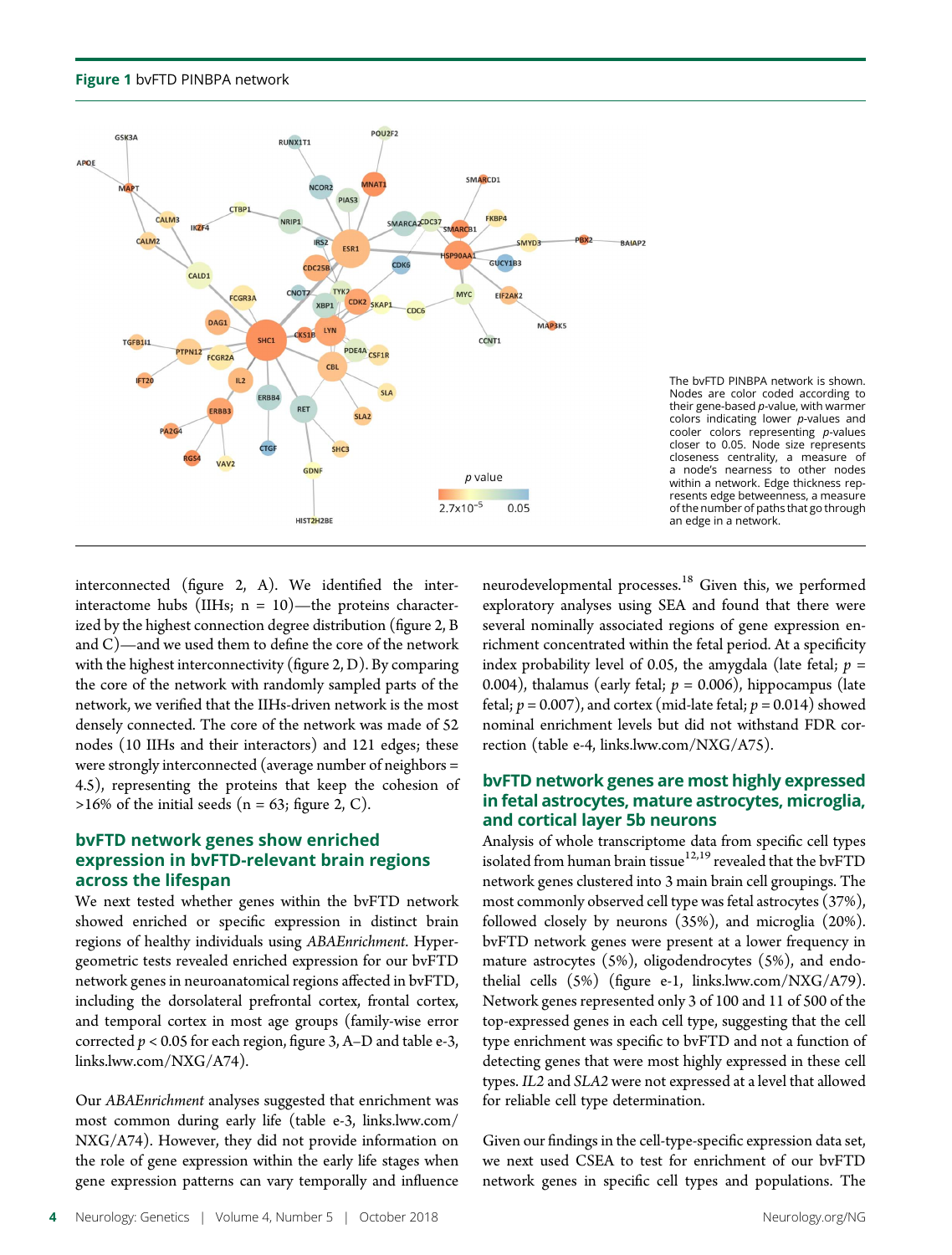Figure 2 Interactome analyses in bvFTD



(A) Protein network built through the W-PPI-NA pipeline around the 63 genes prioritized by the PINBPA protocol. The seeds are depicted in pink and their interactors in blue. (B) Inter-interactome degree distribution curve reporting the number of nodes (x-axis) able to bridge an N number of seeds (y-axis). The IIHs are the nodes marked by the rectangle. (C) List of IIHs reporting the number of seeds that they bridge and associated %. \*UBC has been reported yet ignored as it is likely a false positive (as it may indicate unspecific binding of ubiquitin to proteins tagged for degradation). (D) Core of the network around the IIHs, which are depicted in pink.

bvFTD network genes demonstrated enriched expression in layer 5b neuronal cells ( $p = 0.038$ ; figure e-1, [links.lww.com/](http://links.lww.com/NXG/A79) [NXG/A79](http://links.lww.com/NXG/A79) and table e-5, [links.lww.com/NXG/A76](http://links.lww.com/NXG/A76)); however, this association did not withstand FDR correction. Von Economo neurons (VENs) and fork cells, which are among the earliest cells to degenerate in bvFTD, are located within layer  $5b.<sup>20</sup>$ 

### Ontological analyses reveal overrepresentation of immune signaling in bvFTD risk genes

Functional (ontological) characterization of the 63 bvFTD network genes indicated overrepresentation of immunemediated pathways, cell signaling, cell cycle, and development (table 1). Reactome analysis indicated the greatest degree of overrepresentation in pathways known to be involved with microglia-initiated inflammatory responses, such as epidermal growth factor (EGFR) signaling, mitogen-activated protein kinases (MAPKs), and pro-inflammatory cytokines (IL-3, IL-5, granulocytemacrophage colony-stimulating factor [GM-CSF]) (table e-6, [links.lww.com/NXG/A77](http://links.lww.com/NXG/A77)). PANTHER analysis found similar overrepresentation for interleukin signaling pathways, EGFR signaling, and platelet-derived growth factor (PDGF) signaling.

We evaluated additional GO BPs via g:Profiler for the second protein network built by W-PPI-NA and focused on the interactomes of the 63 genes prioritized through the PINBPA protocol. This first functional enrichment was followed by a second iteration performed only on the core of the network—i.e., defined by the IIHs and their interactors—thus containing the most densely connected proteins. Functional annotation of the latter indicated a list of semantic classes that were a subset of the former: of interest, the subset terms (percentage of retention >15%) pointed to the following functional blocks:  $(1)$  "development";  $(2)$  "motility";  $(3)$ "protein modification"; and (4) "cell signaling" (figure e-2, [links.lww.com/NXG/A80\)](http://links.lww.com/NXG/A80). These appeared as the common functions characterizing the part of the protein network with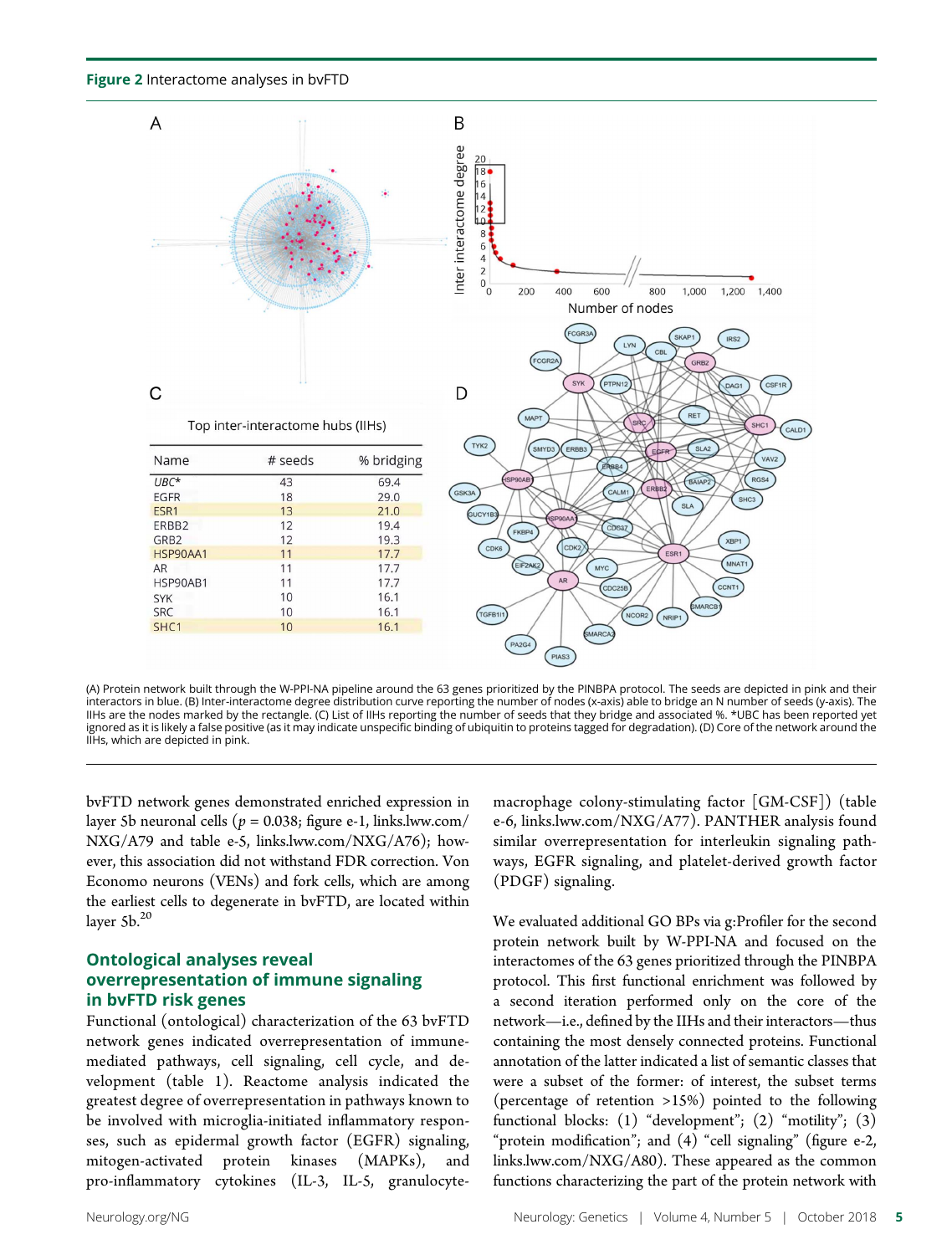Figure 3 Regional gene expression enrichment across the lifespan



of the bvFTD network genes. The superior temporal cortex was the most common region of enriched expression with 5 observations (i.e., in every age grouping). Generally, the FTD cohort showed enriched expression in both frontal (DFC, VFC, M1C, PFC, OFC) and temporal (A1C, ITC, STC, MFC) regions. (A and<br>B) The number of times each region was associated is illustrated o provided in Bahl et al. 2017. When regional overlap was detected (e.g., IPC is contained within PCx or DFC; VFC and OFC are contained within PFC), the more specific region(s) was chosen for presentation. (C) A graphical depiction of the data shown in (A and B). The number of times each brain region was associated from the 5 age groupings is shown. (D) Detailed results are shown in a table format with age groupings as rows and brain regions as columns. Regions shaded in black were statistically associated while unshaded regions were not. A1C = primary auditory cortex; AMY = amygdaloid complex; CN = cerebral nuclei; CB =<br>cerebellum; CBC = cerebellar cortex; DFC = dorsolateral prefrontal lateral temporal cortex; M1C = primary motor cortex; MFC = anterior (rostral) cingulate (medial prefrontal) cortex; OFC = orbital frontal cortex; PCx = parietal neocortex; PFC = prefrontal cortex; S1C = primary somatosensory cortex; STC = posterior (caudal) superior temporal cortex; STR = striatum; TCx = temporal neocortex; THA = thalamus; V1C = primary visual cortex; VFC = ventrolateral prefrontal cortex.

strongest cohesion among the initial seeds. In particular, the functional block "development" contained semantic classes referring to cell differentiation and proliferation as well as glial and neuronal cell development, while the functional block "cell signaling" contained semantic classes referring to the previously mentioned MAPK, PDGF, and immune-specific signaling in addition to terms related to Fc (typically relevant for immune cells), ERBB (relevant for both developmental and immune processes), growth factors, and hormone-based signaling events. These findings confirmed the PANTHER and Reactome results, using a completely independent approach.

### bvFTD network genes are dysregulated in postmortem brain tissue

To examine whether the risk-associated genes identified by the network analysis are differentially expressed in human disease, we assessed the expression patterns of our bvFTD genes in postmortem samples from 2 pathologically confirmed cohorts of FTLD cases along with  $AD^{16}$  and  $PD^{17}$ cases compared with pathology-free controls. In the first FTLD cohort, GSE13162, 61 bvFTD genes had expression data available. In the second FTLD cohort, E-MEXP-2280, there were 58 bvFTD genes with expression data available. Because the 2 data sets represent a mix of sporadic and autosomal dominant (GRN) postmortem cases (GSD13162) or sporadic cases with tau and non-tau pathology (E-MEXP-2280), we analyzed data in aggregate and by gene status or pathologic subtype (table e-7, [links.lww.com/NXG/A78\)](http://links.lww.com/NXG/A78). In GSE13162, 19 bvFTD genes were differentially expressed between cases vs controls ( $P_{\text{FDR}}$  < 0.05). In E-MEXP-2280, 26 bvFTD genes were differentially expressed ( $P_{\rm FDR}$  < 0.05). Of these top genes, 9 (BAIAP2, CALD1, CDC37, ERBB3, GSK3A, MAP3K5, POU2F2, SMARCA2, and TGFB1|1) showed dysregulation in both cohorts (table 2 and table e-7). Several of these genes appear to be novel risk factors for bvFTD (table 2). In AD cases, 7 of 9 bvFTD network genes were differentially expressed (table 2). In contrast, 0 of 9 network genes were differentially expressed in PD cases (table 2).

## **Discussion**

We identified a network of interacting bvFTD risk genes that demonstrate enriched expression in bvFTD-affected brain regions and cell types across the human lifespan. Differential expression analyses in pathologically confirmed cases of FTLD and controls showed that many of our network genes were dysregulated in pathologically confirmed FTLD, and 5 potentially novel bvFTD risk genes showed altered expression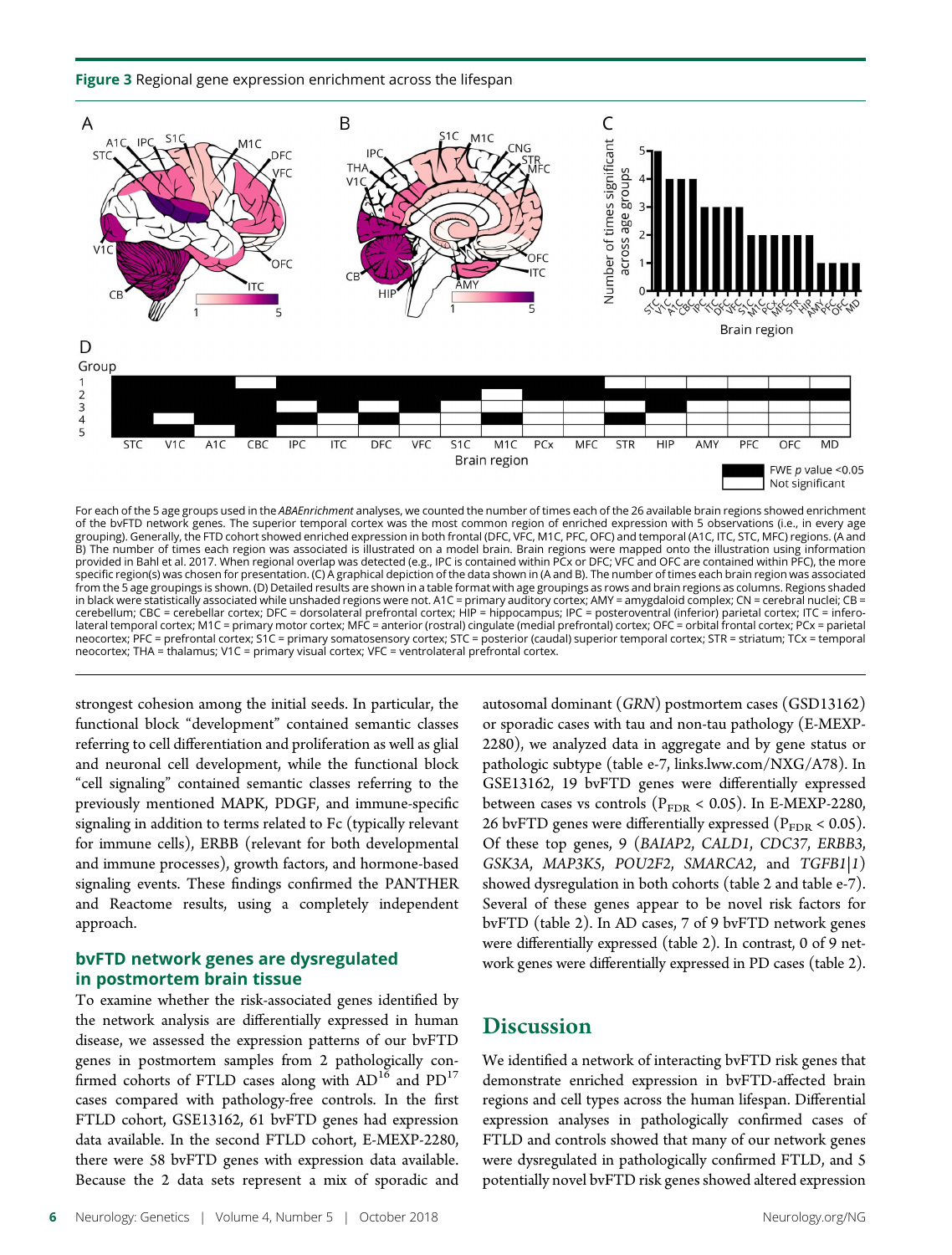Table 1 Pathway analysis in bvFTD network genes

| <b>Biological</b><br>pathway | Pathway                                             | No. of genes<br>reference,<br>candidate<br>data set | <b>Candidate genes mapped</b>                                               | Fold<br>enriched | p Value               | <b>Database</b> |
|------------------------------|-----------------------------------------------------|-----------------------------------------------------|-----------------------------------------------------------------------------|------------------|-----------------------|-----------------|
| Immune<br>system             |                                                     |                                                     |                                                                             |                  |                       |                 |
|                              | Interleukin signaling pathway                       | 98, 5                                               | IL-2, MYC, SLA2, SHC1, IRS2                                                 | 17.26            | $1.83 \times 10^{-3}$ | <b>PANTHER</b>  |
|                              | Interleukin 3, 5, and GM-CSF                        | 250, 8                                              | IL-2, RET, GDNF, SHC1, SHC3, IRS2, LYN, CBL                                 | 10.82            | $1.38 \times 10^{-3}$ | Reactome        |
|                              | Fc gamma receptor<br>phagocytosis                   | 90, 5                                               | FCGR2A, HSP90AA1, BAIAP2, FCGR3A, VAV2                                      | 18.79            | 0.01                  | Reactome        |
|                              | GP VI mediated activation<br>cascade                | 55, 4                                               | IL-2, SHC1, LYN, VAV2                                                       | 24.60            | 0.04                  | Reactome        |
| <b>Cell signaling</b>        |                                                     |                                                     |                                                                             |                  |                       |                 |
|                              | EGF receptor signaling pathway                      | 139, 6                                              | SHC1, SHC3, CBL, ERBB4, ERBB3, MAP3K5                                       | 11.61            | $5.99 \times 10^{-4}$ | <b>PANTHER</b>  |
|                              |                                                     | 14, 4                                               | SHC1, CBL, CDC37, HSP90AA1                                                  | 96.65            | $1.19 \times 10^{-4}$ | Reactome        |
|                              | ERBB2                                               | 43, 4                                               | CDC37, HSP90AA1, SHC1, PTPN12                                               | 31.47            | 0.02                  | Reactome        |
|                              | ERBB4                                               | 315, 8                                              | IL2, RET, ESR1, GDNF, SHC1, SHC3, IRS2, GSK3A                               | 8.59             | $7.55 \times 10^{-3}$ | Reactome        |
|                              | <b>VEGF</b> signaling                               | 307, 9                                              | IL2, RET, GDNF, SHC1, SHC3, IRS2, HSP90AA1,<br>BAIAP2, VAV2                 | 9.92             | $5.52 \times 10^{-4}$ | Reactome        |
|                              | <b>MAPK</b> signaling                               | 229, 7                                              | IL2, RET, TYK2, GDNF, SHC1, SHC3, IRS2                                      | 10.34            | $9.55 \times 10^{-3}$ | Reactome        |
|                              | FCERI-mediated MAPK<br>activation                   | 276, 8                                              | IL2, RET, GDNF, SHC1, SHC3, IRS2, LYN, VAV2                                 | 9.80             | $2.87 \times 10^{-3}$ | Reactome        |
|                              | DAP12 signaling                                     | 330, 8                                              | IL2, RET, GDNF, SHC1, SHC3, IRS2, GSK3A, VAV2                               | 8.20             | 0.01                  | Reactome        |
| Cell cycle                   |                                                     |                                                     |                                                                             |                  |                       |                 |
|                              | Cyclin A CDK2-associated<br>events at S phase entry | 70, 5                                               | MYC, CDK2, CDC25B, CKS1B, MNAT1                                             | 24.16            | $4.06 \times 10^{-3}$ | Reactome        |
|                              | G1/S transition                                     | 139,6                                               | MYC, CKS1B, MNAT1, CDK2, CDC6, CDK6                                         | 14.6             | $6.73 \times 10^{-3}$ | Reactome        |
| Development/<br>growth       |                                                     |                                                     |                                                                             |                  |                       |                 |
|                              | FGFR signaling                                      | 318, 8                                              | IL2, RET, GDNF, SHC1, SHC3, IRS2, GSK3A, CBL                                | 8.51             | $8.09 \times 10^{-3}$ | Reactome        |
|                              | Signaling by SCF-KIT                                | 311, 9                                              | IL2, RET, GDNF, SHC1, SHC3, IRS2, GSK3A, LYN,<br><b>CBL</b>                 | 9.79             | $6.14 \times 10^{-4}$ | Reactome        |
|                              | Developmental biology                               | 806, 11                                             | VAV2, LYN, HIST2H2BE, HSP90AA1, IRS2, SHC3,<br>SHC1, NCOR2M, GDNF, RET, IL2 | 4.62             | 0.04                  | Reactome        |
|                              | Platelet-derived growth factor<br>signaling pathway | 149, 5                                              | MYC, SHC1, SHC3, GSK3A, VAV2                                                | 11.35            | 0.01                  | <b>PANTHER</b>  |

Abbreviations: bvFTD = behavioral variant frontotemporal dementia; DAP = DNAX-activation protein; EGF = epidermal growth factor; FCERI = Fc epsilon<br>receptor; FGFR = fibroblast growth factor receptor; GM-CSF = granulocyte-m activated protein kinase; SCF = stem cell factor; VEGF = vascular endothelial growth factor.

Pathway analysis results are shown. For each broad biological pathway, specific pathways from PANTHER and Reactome databases are provided. In all analyses, the p-value presented has been adjusted using the Bonferroni technique, which is the default setting for both PANTHER and Reactome. See table e-6 ([links.lww.com/NXG/A77](http://links.lww.com/NXG/A77)) for additional details.

in both pathologic cohorts. Taken together, our results provide evidence that the pathologic heterogeneity seen in bvFTD may occur as the product of multiple dysregulated cellular pathways that converge on specific brain networks across the lifespan. Our findings also contribute to the molecular understanding of selective vulnerability in bvFTD and suggest several potential mechanisms by which genetic variation and gene expression abnormalities increase

susceptibility to neurodegenerative diseases like bvFTD. Our analyses suggest that this bvFTD risk gene network may overlap with AD, a related disorder sharing genetic risk fac- $\arccos^{23}$  and tau pathology<sup>24</sup> that can also present with a bvFTD-like syndrome.<sup>25</sup> Additional analyses will be useful to elucidate the specificity of these findings to bvFTD compared with AD and determine any shared mechanisms conferring risk across other neurodegenerative diseases.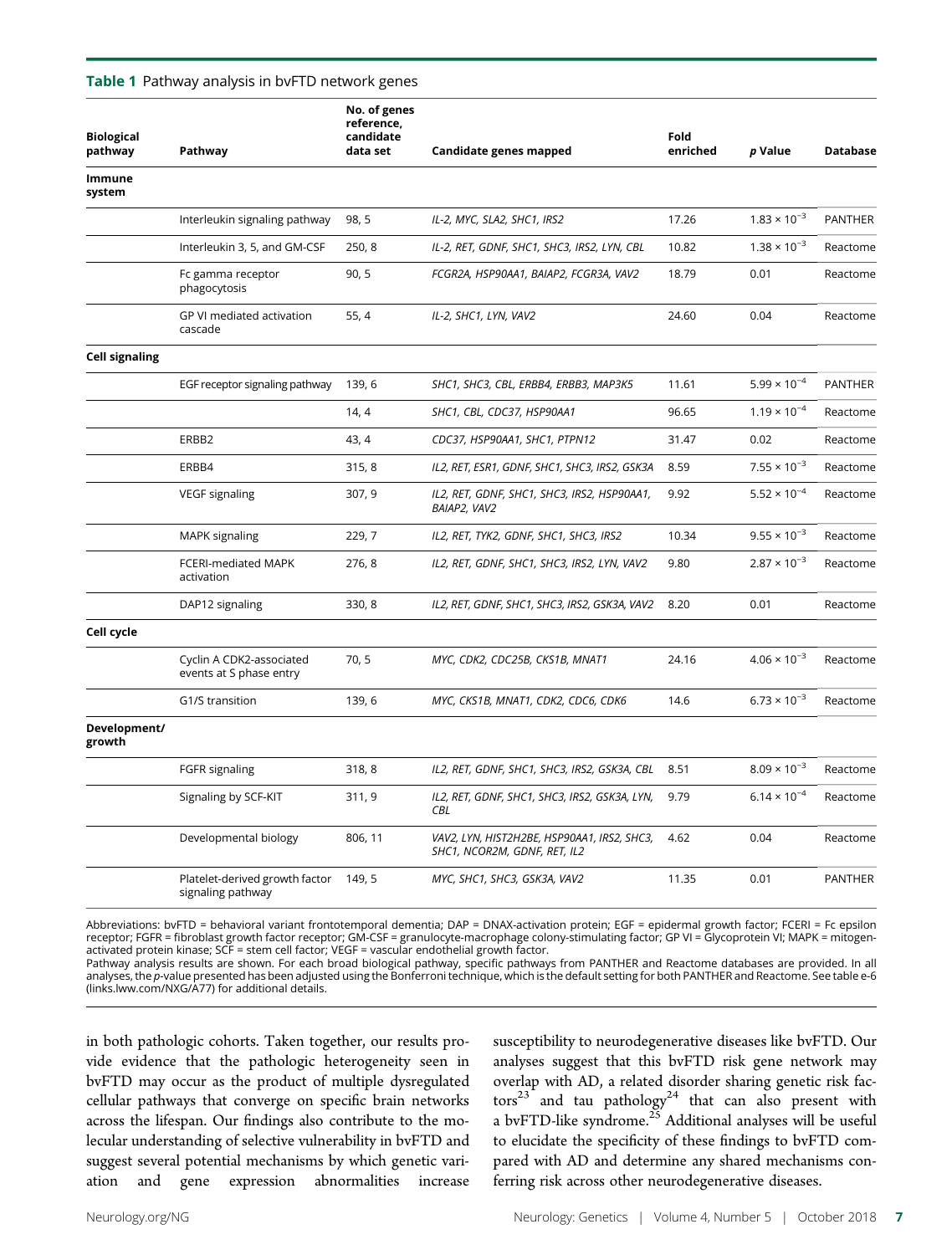| Gene<br>symbol            | Chen-Plotkin et al. <sup>21</sup>                     |                                             |                            |                                                  |                            |                                             | Bronner et al. <sup>22</sup>                                                                                            |                               |                                                                        |      |                                  |      | Allen et al. <sup>16</sup> and Lesnick et al. <sup>17</sup> |                                                  |                        |                         |                                               |
|---------------------------|-------------------------------------------------------|---------------------------------------------|----------------------------|--------------------------------------------------|----------------------------|---------------------------------------------|-------------------------------------------------------------------------------------------------------------------------|-------------------------------|------------------------------------------------------------------------|------|----------------------------------|------|-------------------------------------------------------------|--------------------------------------------------|------------------------|-------------------------|-----------------------------------------------|
|                           | <b>Combined analyses</b>                              |                                             | Split by GRN genotype      |                                                  |                            | <b>Combined analyses</b>                    |                                                                                                                         | Split by pathologic diagnosis |                                                                        |      | <b>Disease comparisons</b>       |      |                                                             |                                                  |                        |                         |                                               |
|                           | <b>Bronner</b>                                        | <b>Bronner</b>                              | $GRN +$<br>$P_{raw}$       | $GRN +$<br>$P_{FDR}$                             | $GRN -$<br>$P_{raw}$       | $GRN -$<br>$P_{FDR}$                        | $P_{raw}$                                                                                                               | $P_{FDR}$                     | Type<br>$C1P_{raw}$                                                    | Type | Type<br>C1 $P_{FDR}$ A $P_{raw}$ | Type | A $P_{FDR}$ AD $P_{raw}$                                    | AD P <sub>FDR</sub>                              | <b>PD</b><br>$P_{raw}$ | <b>PD</b><br>$P_{FDR}$  | <b>Disease</b><br>associations                |
| <b>BAIAP2<sup>a</sup></b> | $6.28 \times 10^{-3}$ 0.03                            |                                             | 0.56                       | 0.65                                             |                            |                                             | $2.35 \times 10^{-4}$ $2.43 \times 10^{-3}$ $7.48 \times 10^{-3}$ 0.05                                                  |                               | 0.02                                                                   | 0.45 | 0.08                             | 0.32 |                                                             | $2.75 \times 10^{-6}$ 8.41 $\times 10^{-5}$ 0.08 |                        | 0.51                    | AD, 34 autism, ADHD 35                        |
| CALD1                     | $5.84 \times 10^{-4}$ 0.01                            |                                             | $3.64 \times 10^{-4}$      | $7.51 \times 10^{-3}$                            | $4.31 \times 10^{-3}$ 0.02 |                                             | $8.78 \times 10^{-3}$ 0.05                                                                                              |                               | 0.19                                                                   | 0.69 | 0.03                             | 0.32 |                                                             | $1.60 \times 10^{-7}$ $1.12 \times 10^{-5}$ 0.05 |                        | 0.36                    | ALS, AD, FTLD <sup>36</sup>                   |
| ERBB3 <sup>a</sup>        | $3.54 \times 10^{-3}$ 0.02                            |                                             | $2.87 \times 10^{-3}$ 0.02 |                                                  | 0.02                       | 0.06                                        | $7.50 \times 10^{-3}$ 0.05                                                                                              |                               | 0.22                                                                   | 0.7  | 0.07                             | 0.32 | 0.64                                                        | 0.72                                             | 0.10                   | $0.54$ PD <sup>37</sup> |                                               |
| GSK3A                     |                                                       | $3.20 \times 10^{-4}$ 9.05 $\times 10^{-3}$ | 0.01                       | 0.04                                             |                            | $6.15 \times 10^{-4}$ 5.08 $\times 10^{-3}$ | $2.67 \times 10^{-3}$ 0.04                                                                                              |                               | 0.19                                                                   | 0.69 | 0.04                             | 0.32 |                                                             | $1.43 \times 10^{-3}$ 8.53 $\times 10^{-3}$ 0.22 |                        | 0.75                    | FTLD <sup>38</sup> AD <sup>39</sup>           |
| <b>МАРЗК5</b>             | $2.59 \times 10^{-3}$ 0.02                            |                                             | $9.20 \times 10^{-3}$ 0.03 |                                                  | 0.03                       | 0.09                                        | $3.97 \times 10^{-3}$ 0.04                                                                                              |                               | 0.17                                                                   | 0.69 | $2.77 \times 10^{-3}$            | 0.14 |                                                             | $2.77 \times 10^{-6}$ 8.44 $\times 10^{-5}$ 0.42 |                        | 0.86                    | ALS, FTLD,<br>Huntington <sup>40</sup>        |
| POU2F2 <sup>a</sup>       | $8.51 \times 10^{-4}$ 0.01                            |                                             | 0.17                       | 0.27                                             |                            |                                             | $7.24 \times 10^{-5}$ 1.43 $\times$ 10 <sup>-3</sup> 5.68 $\times$ 10 <sup>-5</sup> 4.29 $\times$ 10 <sup>-3</sup> 0.01 |                               |                                                                        | 0.45 | $2.65 \times 10^{-3}$ 0.14       |      |                                                             | $1.07 \times 10^{-3}$ 6.98 $\times 10^{-3}$ 0.18 |                        | $0.68 -$                |                                               |
|                           | <b>SMARCA2<sup>a</sup></b> $2.63 \times 10^{-3}$ 0.02 |                                             | 0.32                       | 0.43                                             |                            |                                             | $1.32 \times 10^{-4}$ $1.93 \times 10^{-3}$ $8.90 \times 10^{-3}$ 0.05                                                  |                               | 0.24                                                                   | 0.7  | 0.06                             | 0.32 | 0.41                                                        | 0.52                                             | 0.10                   | 0.55                    | Nicolaides-Braitser<br>syndrome <sup>41</sup> |
| CDC37 <sup>a</sup>        | 0.01                                                  | 0.05                                        |                            | $5.31 \times 10^{-4}$ 7.51 $\times 10^{-3}$ 0.19 |                            | 0.33                                        |                                                                                                                         |                               | $4.83 \times 10^{-5}$ $4.29 \times 10^{-3}$ $2.97 \times 10^{-3}$ 0.45 |      | 0.01                             | 0.31 | $2.28 \times 10^{-3}$ 0.01                                  |                                                  | 0.61                   | 0.91                    | AD <sup>42</sup>                              |
| <b>TGFB1I1</b>            | $8.84 \times 10^{-3}$ 0.04                            |                                             | $1.37 \times 10^{-3}$ 0.01 |                                                  | 0.08                       | 0.18                                        | $6.79 \times 10^{-3}$ 0.05                                                                                              |                               | 0.11                                                                   | 0.68 | $5.09 \times 10^{-3}$            | 0.19 | $2.85 \times 10^{-3}$ 0.01                                  |                                                  | 0.87                   | 0.96                    | AD, $43$ FTD $44$                             |

#### Table 2 Differentially expressed genes enriched in both FTLD pathologic cohorts

Abbreviations: AD = Alzheimer disease; ADHD = attention-deficit/hyperactivity disorder; ALS = amyotrophic lateral sclerosis; FDR = false-discovery rate; FTD = frontotemporal dementia; FTLD = frontotemporal lobar degeneration; PD <sup>=</sup> Parkinson disease.

Results are shown for differential expression analyses in 2 pathologically confirmed FTLD cohorts along with AD and PD for comparison. Nine genes were differentially expressed in the 2 cohorts: *BAIAP2, CALD1, CDC37, ERBB3* 

<sup>a</sup> Indicates to the best of our knowledge not previously reported in FTLD.

 $\infty$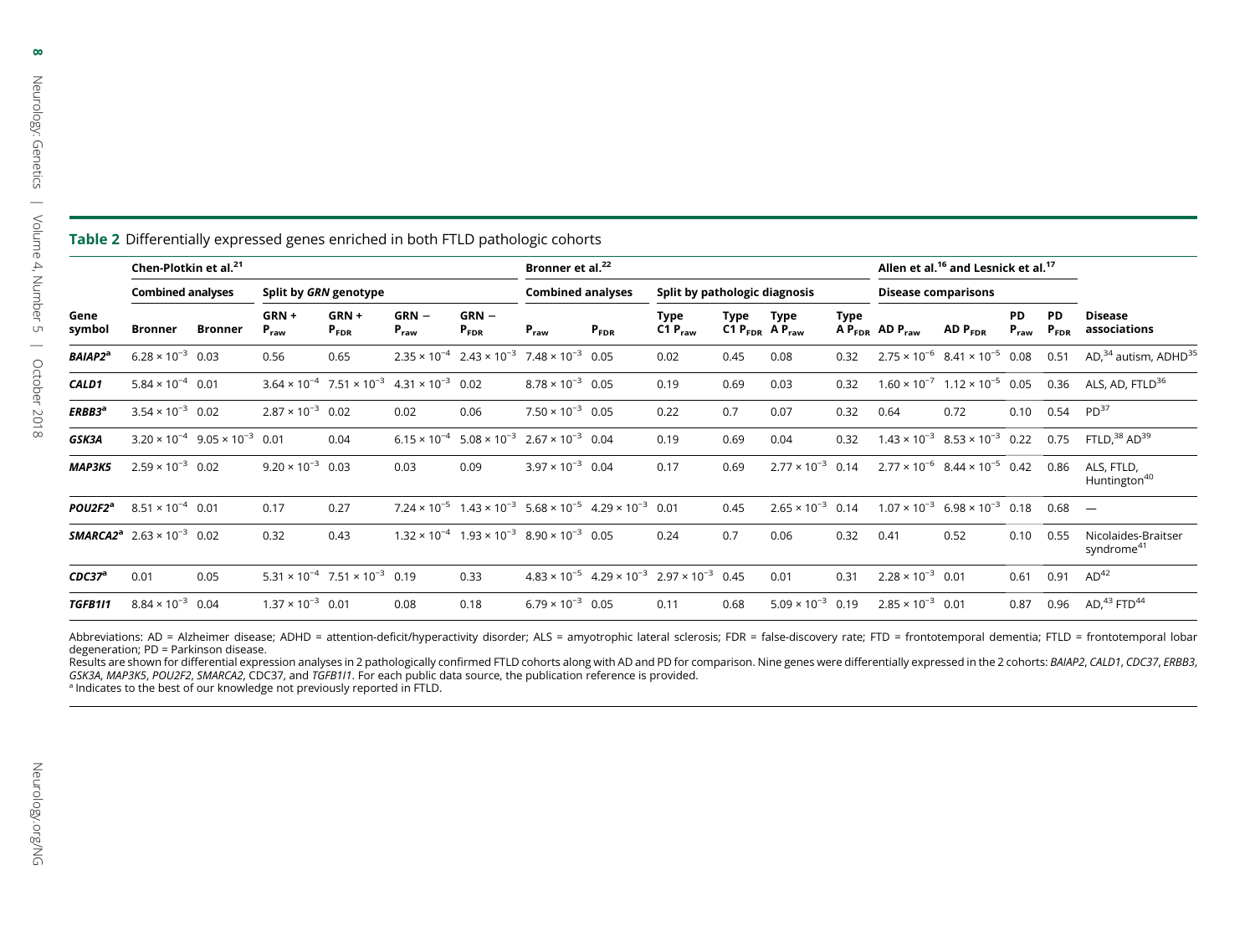By integrating GWAS with protein interaction data, gene expression data from across the lifespan, and postmortem gene expression data from confirmed FTLD cases, we highlight the importance of bvFTD risk genes during development, aging, and disease. Our network genes showed enrichment in regions of the brain commonly affected in bvFTD such as the dorsolateral and ventrolateral prefrontal cortices, and inferior temporal cortex (figure 3). Because of the scarcity of pathologic samples available for enrichment analyses, some regions of the brain that have known roles in bvFTD, such as the cingulate and insula, were not available for analysis. Of interest, our genes also showed enrichment in brain regions typically spared in bvFTD patients such as superior temporal cortex, occipital cortex, and sensory cortex. Although the reason for this enrichment remains to be determined, it is possible that spared regions contain similar cell types as vulnerable ones but remain unaffected because they are functionally disconnected from pathologically affected regions in bvFTD and remain unexposed to pathologic aggregates that may disseminate through functionally connected neural networks.<sup>26,27</sup> Alternatively, and perhaps counterintuitively, consistently enriched expression (and thereby greater expression across the lifespan) of bvFTD network genes in regions like cerebellum and superior temporal cortex could potentially provide protection against neurodegenerative processes. In this framework, reduced expression of the same genes in other, less-enriched, brain regions may result in vulnerability to disease pathology because less-enriched brain regions have less "reserve" expression to rely on during aging, potentially reducing the threshold within which variable expression is tolerated by relevant biological systems.

An exploratory analysis revealed that our bvFTD network genes are most highly expressed in fetal astrocytes, neurons, and microglia/macrophages. The importance of fetal astrocytes is particularly interesting in the context of our pathway findings as they are implicated in neurodevelopmental processes, complement signaling, and forming healthy neuronal synapses.<sup>28</sup> Many of the identified bvFTD risk genes were most highly expressed in neuronal populations, which participate in many of the cell signaling pathways highlighted in our GO analyses.<sup>29</sup> Neurons may also be the target of abnormal expression of cell-cycle regulation proteins, which have been shown in studies of neurodegenerative diseases to result in apoptosis when activated.<sup>30,31</sup> The third major cell type expressing our genes of interest—microglia/ macrophages—play an increasingly appreciated role in the pathogenesis of bvFTD and other neurodegenerative disorders.<sup>32</sup> Remarkably, our CSEA analyses highlighted layer 5b cortical neurons as sites of bvFTD network gene expression enrichment. Pathologic evidence in human brain tissue suggests this cortical layer as a likely site of selectively vulnerable neuronal populations in bvFTD (VENs and fork cells). $33$ While this finding was not significant after correction for multiple testing, it is striking for its convergence on the site of bvFTD neurodegeneration in the cortex and provides a strong impetus for further study of bvFTD risk gene expression patterns in these specific cell populations.

Limitations of this study include lack of a suitable case-control data set of sufficient size to confirm whether our network and risk loci are associated with disease risk and lack of access to raw IFGC genotype data to perform subgroup analyses. Phase III data of the IFGC (on over 2,000 new cases) will be released in the near future and that cohort could represent a suitable cohort for validation of these findings and further characterization efforts. Our data-sharing agreement with the IFGC provided SNP-level GWAS results only and we did not have raw genetic data, which precludes potentially more powerful study designs, such as subsetting the cohort into training and testing data sets. Beyond this, our network generation methodology relies on already existing protein interaction data and thus could bias our ontological findings toward more thoroughly characterized biological pathways and processes. An additional limitation of our gene expression analyses stems from Constantinidis diagnoses, which are not easily converted into more modern pathologic diagnoses.

In our analyses, we identified and bioinformatically characterized a gene network linked at the protein level that shows enriched expression across the human lifespan in brain areas most affected by bvFTD and shows dysregulation in pathologically diagnosed FTLD cases. These findings suggest that multiple distinct biological pathways are altered in sporadic bvFTD, including signal transduction, cell cycle regulation, immune/inflammation, and neurodevelopmental processes. Together, these pathway enrichments raise an important and unanswered question regarding the temporal relationship between genetic variation and biological risk for disease. It is plausible that a subset of risk variants promotes disease risk specifically during development, while others promote risk through nuanced changes in biological function in aging. It is also possible that genetic variation may be helpful during development but detrimental during aging if activated inappropriately (e.g., synaptic pruning by the innate immune system). Future longitudinal studies of at-risk individuals will be required to fully address this question. Although no single genetic variant used to generate our network directly causes bvFTD, the cumulative burden of multiple sub-GWASassociated variants within these pathways may alter the cellular landscape on which development and aging occurs, thereby altering the amount of metabolic stress, inflammation, and apoptotic tendencies of particular cell types in defined brain networks. Our results support the utility of polygenic scores that incorporate the effects of multiple genetic loci for clinical risk assessment and prevention study enrichment, and genetic overlap with AD suggests shared underlying biology across multiple neurodegenerative disorders. Understanding the temporal tropism of these risk factors on disease vulnerability will also be critical for translating these results into therapeutic targets for clinical populations, especially for processes such as metabolic stress and immune dysfunction that are more amenable to intervention. If confirmed, our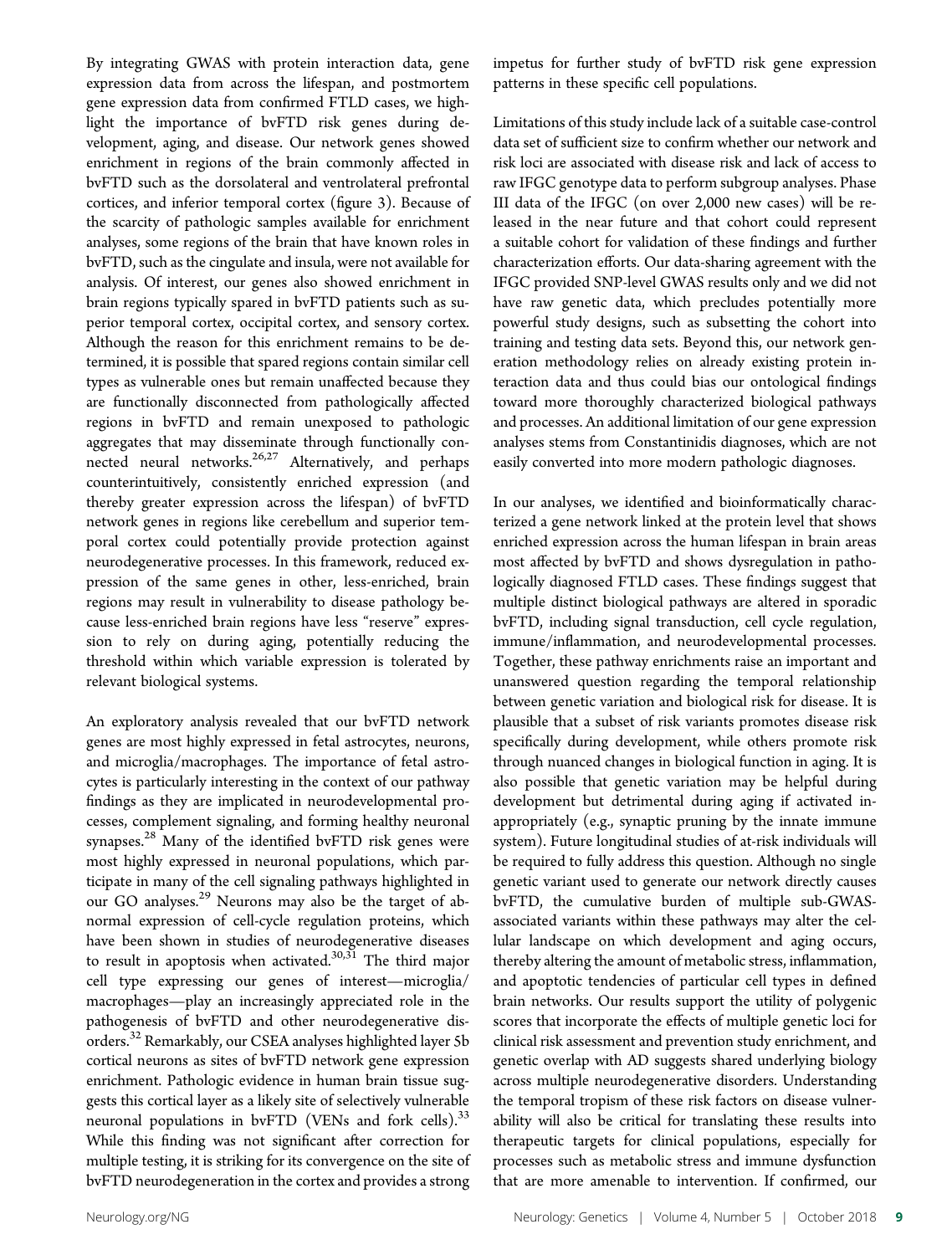findings represent a valuable step toward a genetic understanding of selective vulnerability in neurodegenerative disease.

### Authors contributions

L.W. Bonham: design and conceptualization of the study, analysis and interpretation of the data, drafting and revising the manuscript for intellectual content. N.Z.R. Steele: analysis and interpretation of the data, drafting and revising the manuscript for intellectual content. C.M. Karch: analysis and interpretation of the data, revising the manuscript for intellectual content. C. Manzoni: interpretation of the data, revising the manuscript for intellectual content. E.G. Geier: interpretation of the data, revising the manuscript for intellectual content. N. Wen, interpretation of the data, revising the manuscript for intellectual content. A. Ofori-Kuragu: analysis and interpretation of the data, revising the manuscript for intellectual content. P. Momeni: design and conceptualization of the study, revising the manuscript for intellectual content. J. Hardy: design and conceptualization of the study, revising the manuscript for intellectual content. Z.A. Miller: design and conceptualization of the study, revising the manuscript for intellectual content. C.P. Hess: design and conceptualization of the study, revising the manuscript for intellectual content. P. Lewis: design and conceptualization of the study, revising the manuscript for intellectual content. B.L. Miller: design and conceptualization of the study, revising the manuscript for intellectual content. W.W. Seeley: design and conceptualization of the study, interpretation of the data, revising the manuscript for intellectual content. S.E. Baranzini: design and conceptualization of the study, interpretation of the data, revising the manuscript for intellectual content. R.S. Desikan: design and conceptualization of the study, interpretation of the data, revising the manuscript for intellectual content. R. Ferrari: design and conceptualization of the study, analysis and interpretation of the data, revising the manuscript for intellectual content. J.S. Yokoyama: design and conceptualization of the study, analysis and interpretation of the data, drafting and revising the manuscript for intellectual content.

### Acknowledgment

The authors thank the International FTD-Genomics Consortium (IFGC) for providing phase I summary statistics data for these analyses. IFGC acknowledgements and full collaborator list are provided in appendix e-1 [\(links.lww.](http://links.lww.com/NXG/A71) [com/NXG/A71\)](http://links.lww.com/NXG/A71).

### Study funding

Primary support for data analyses was provided by the Radiologic Society of North America (RSNA) RMS1741 (L.W.B.), Larry L. Hillblom Foundation 2012-A-015-FEL and 2016-A-005-SUP (J.S.Y.), AFTD Susan Marcus Memorial Fund Clinical Research Grant (J.S.Y.), NIA K01 AG049152 (J.S.Y.), Bluefield Project to Cure FTD (J.S.Y.), Tau Consortium (J.S.Y.), NIA K01 AG046374 (C.M.K.), U24DA041123 (R.S.D.), National Alzheimer's Coordinating

Center (NACC) Junior Investigator Award (R.S.D.), RSNA Resident/Fellow Grant (R.S.D.), Foundation of ASNR Alzheimer's Imaging Grant (R.S.D.), and Alzheimer's Society Grant 284 (R.F.). Additional support was provided by an MRC Programme grant (MR/N026004/1; J.H. and P.A.L.), NIA P01 AG1972403 (B.L.M.), NIA P50 AG023501 (B.L.M.), and a MRC New Investigator Research Grant (MR/L010933/1; P.A.L.). P.A. Lewis is a Parkinson's UK research fellow (grant F1002). The funders had no role in study design, data collection and analysis, decision to publish, or preparation of the manuscript.

### **Disclosure**

L.W. Bonham has received research support from the Radiologic Society of North America. N.Z.R. Steele, C.M. Karch, N. Wen, A. Ofori-Kuragu, P. Momeni report no disclosures. C. Manzoni has received a bursary from NIH; serves on the editorial board of Frontiers; and has receives research support/ salary from the Medical Research Council. E.G. Geier holds a patent (pending) for Targeted platinum anticancer agents. J. Hardy has served on scientific advisory boards for Eisai and Lilly; has been a consultant for Eisai and Ceracuity; and has received research support from the Medical Research Council. Z.A. Miller holds patents for Dynamic and adjustable portable X-ray filter grid and Dynamic and adjustable filter grids; and has received research support from NIH. C.P. Hess serves on the editorial boards of the American Journal of Neuroradiology and PLoS One; has been a consultant for Imaging Endpoints; has received research support from General Electric and NIH; and has provided expert witness for various legal trials. P. Lewis has received travel funding from the Biochemical Society; serves on the editorial boards of Biology Direct, PLoS One, and Frontiers in Neurodegenerative Disease; and has received research support from the Medical Research Council, the Biotechnology and Biological Sciences Research Council, Diamond Light Source, and Parkinson's UK. B.L. Miller has served on the scientific advisory boards of the Tau Consortium, the John Douglas French Foundation, the Larry L. Hillblom Foundation, the Consortium for Frontotemporal Dementia Research, the Global Brain Health Institute (GBHI), University of Washington ADRC, Stanford University ADRC, the Arizona Alzheimer's Disease Center (ADC), the Massachusetts Alzheimer Disease Research Center, and the International Society of FTD; has served on the editorial boards of Cambridge University Press, Guilford Publications Inc, Oxford University Press, Neurocase, Elsevier, Up-To-Date, and Frontiers; receives publishing royalties from Cambridge University Press, Elsevier, Guilford Publications, and Oxford University Press; and has received research support from Quest Diagnostics Incorporated, and NIA. W.W. Seeley serves on the editorial boards of Annals of Neurology, Acta Neuropathologica, and Neuroimage: Clinical; has been a consultant for Bristol-Myers Squibb, Merck, and Biogen Idec; has received research support from NIH; and has provided expert witness for a defendant. S.E. Baranzini has served on scientific advisory boards for Novartis, EMD Serono, and Sanofi-Aventis; has received gifts, travel funding, and speaker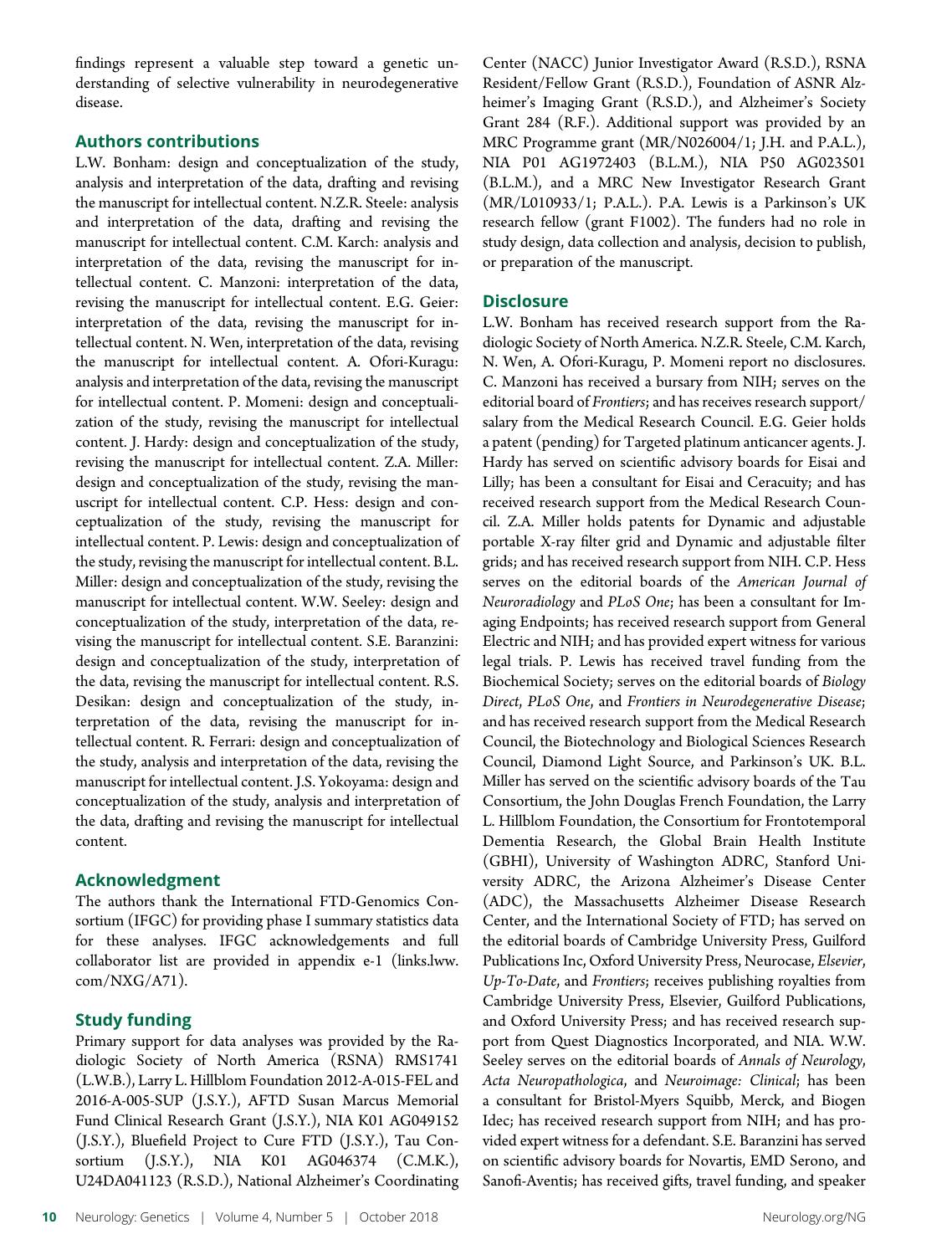honoraria from Novartis; serves on the editorial board of the Multiple Sclerosis Journal; holds a patent (pending) for a gene expression signature that could identify patients at high risk of developing multiple sclerosis; has been a consultant for Novartis, EMD Serono, and TEVA Neuroscience; and has received research support from NIH, the Department of Defense, and NMSS. R.S. Desikan has received research support from NIH, the National Alzheimer's Coordinating Center (NACC) Junior Investigator Award, RSNA, and the Foundation of ASNR. R. Ferrari has received travel funding/ registration fee reimbursement from Sindem4Juniors and the Alzheimer's Association International Conference; and has received research support from the Alzheimer's Society. J.S. Yokoyama has served on the editorial boards of the Journal of Alzheimer's Disease and Frontiers in Neurology; and has received research support from Quest Diagnostics, NIH, the Association for Frontotemporal Degeneration, the Larry L. Hillblom Foundation, the Rainwater Charitable Foundation, the John Douglas French Alzheimer's Foundation, and the Bluefield Project to Cure FTD. Full disclosure form information provided by the authors is available with the full text of this article at [Neurology.org/NG](http://ng.neurology.org/lookup/doi/10.1212/NXG.0000000000000266).

Received January 29, 2018. Accepted in final form July 31, 2018.

#### References

- 1. Seeley WW, Crawford RK, Zhou J, Miller BL, Greicius MD. Neurodegenerative diseases target large-scale human brain networks. Neuron 2009;62:42–52.
- 2. Warren JD, Rohrer JD, Schott JM, Fox NC, Hardy J, Rossor MN. Molecular nexopathies: a new paradigm of neurodegenerative disease. Trends Neurosci 2013:561–569.
- 3. Zhou J, Gennatas ED, Kramer JH, Miller BL, Seeley WW. Predicting regional neurodegeneration from the healthy brain functional connectome. Neuron 2012;73: 1216–1227.
- 4. Boyle EA, Li YI, Pritchard JK. An expanded view of complex traits: from polygenic to omnigenic. Cell 2017;169:1177–1186.
- 5. Baranzini S, Khankhanian P, Patsopoulos N, et al. Network-based multiple sclerosis pathway analysis with GWAS data from 15,000 cases and 30,000 controls. Am J Hum Genet 2013;92:854–865.
- 6. Wang C, Ji F, Hong Z, et al Disrupted salience network functional connectivity and white-matter microstructure in persons at risk for psychosis: findings from the LYRIKS study. Psychol Med 2016;46:2771–2783.
- Rascovsky K, Hodges JR, Kipps CM, et al. Diagnostic criteria for the behavioral variant of frontotemporal dementia (bvFTD): current limitations and future directions. Alzheimer Dis Assoc Disord 2007;21:S14–S18.
- 8. Ferrari R, Hernandez DG, Nalls MA, et al. Frontotemporal dementia and its subtypes: a genome-wide association study. Lancet Neurol 2014;13:686–699.
- Liu JZ, McRae AF, Nyholt DR, et al. A versatile gene-based test for genome-wide association studies. Am J Hum Genet 2010;87:139–145.
- 10. Frazer KA, Ballinger DG, Cox DR; The International HapMap Corsortium. A second generation human haplotype map of over 3.1 million SNPs. Nature 2007;449: 851–861.
- 11. Ferrari R, Lovering RC, Hardy J, Lewis PA, Manzoni C. Weighted protein interaction network analysis of frontotemporal dementia. J Proteome Res 2017;16: 999–1013.
- 12. Zhang Y, Sloan SA, Clarke LE, et al. Purification and characterization of progenitor and mature human astrocytes reveals transcriptional and functional differences with mouse. Neuron 2016;89:37–53.
- 13. Sheng J, Su L, Xu Z, Chen G. Progranulin polymorphism rs5848 is associated with increased risk of Alzheimer's disease. Gene 2014;542:141–145.
- 14. Schmidt EF, Warner-Schmidt JL, Otopalik BG, Pickett SB, Greengard P, Heintz N. Identification of the cortical neurons that mediate antidepressant responses. Cell 2012;149:1152–1163.
- Reimand J, Arak T, Adler P, et al. g:Profiler: a web server for functional interpretation of gene lists (2016 update). Nucleic Acids Res 2016;44:W83–W89.
- 16. Allen M, Carrasquillo MM, Funk C, et al. Human whole genome genotype and transcriptome data for Alzheimer's and other neurodegenerative diseases. Sci data 2016;3:160089.
- 17. Lesnick TG, Papapetropoulos S, Mash DC, et al. A genomic pathway approach to a complex disease: axon guidance and Parkinson disease. PLoS Genet 2007;3: 0984–0995.
- 18. Kang HJ, Kawasawa YI, Cheng F, et al. Spatio-temporal transcriptome of the human brain. Nature 2011;478:483–489.
- 19. Bennett ML, Bennett FC, Liddelow SA, et al. New tools for studying microglia in the mouse and human CNS. Proc Natl Acad Sci 2016;113:E1738–E1746.
- 20. Dijkstra AA, Lin LC, Nana AL, Gaus SE, Seeley WW. Von economo neurons and fork cells: a neurochemical signature linked to monoaminergic function. Cereb Cortex 2016;45:846–860.
- 21. Chen-Plotkin AS, Geser F, Plotkin JB, et al. Variations in the progranulin gene affect global gene expression in frontotemporal lobar degeneration. Hum Mol Genet 2008; 17:1349–1362.
- 22. Bronner IF, Bochdanovits Z, Rizzu P, et al. Comprehensive mRNA expression profiling distinguishes tauopathies and identifies shared molecular pathways. PLOS ONE 2009;4:e6826.
- 23. Ferrari R, Wang Y, Vandrovcova J, et al. Genetic architecture of sporadic frontotemporal dementia and overlap with Alzheimer's and Parkinson's diseases. J Neurol Neurosurg Psychiatry 2017;88:152–164.
- 24. Iqbal K, Liu F, Gong CX. Tau and neurodegenerative disease: the story so far. Nat Rev Neurol 2015;12:15–27.
- 25. Sawyer RP, Rodriguez-Porcel F, Hagen M, Shatz R, Espay AJ. Diagnosing the frontal variant of Alzheimer's disease: a clinician's yellow brick road. J Clin Mov Disord 2017;4:2.
- 26. Brettschneider J, Del Tredici K, Lee VM, Trojanowski JQ. Spreading of pathology in neurodegenerative diseases: a focus on human studies. Nat Rev Neurosci 2015;16: 109–120.
- 27. Cohen TJ, Lee VM, Trojanowski JQ. TDP-43 functions and pathogenic mechanisms implicated in TDP-43 proteinopathies. Trends Mol Med 2011;17:659–667.
- 28. Yang Y, Higashimori H, Morel L. Developmental maturation of astrocytes and pathogenesis of neurodevelopmental disorders. J Neurodev Disord 2013;5:22.
- 29. Ferrari R, Wang Y, Vandrovcova J, et al. Genetic architecture of sporadic frontotemporal dementia and overlap with Alzheimer's and Parkinson's diseases. J Neurol Neurosurg Psychiatry 2017;88:152–164.
- 30. Becker EB, Bonni A. Cell cycle regulation of neuronal apoptosis in development and disease. ProgNeurobiol 2004;72:1–25.
- 31. Copani A, Caraci F, Hoozemans JJM, Calafiore M, Angela Sortino M, Nicoletti F. The nature of the cell cycle in neurons: focus on a "non-canonical" pathway of DNA replication causally related to death. Biochim Biophys Acta 2007;1772:409–412.
- 32. Minami SS, Min SW, Krabbe G, et al. Progranulin protects against amyloid β deposition and toxicity in Alzheimer's disease mouse models. Nat Med 2014;20: 1157–1164.
- 33. Santillo AF, Englund E. Greater loss of von Economo neurons than loss of layer II and III neurons in behavioral variant frontotemporal dementia. Am J Neurodegener Dis 2014;3:64–71.
- 34. Chow F, Gong Y, Lippa CF. The potential role of insulin on the shank-postsynaptic platform in neurodegenerative diseases involving cognition. Am J Alzheimer's Dis Other Demen 2014;29:303–310.
- 35. Kang J, Park H, Kim E. IRSp53/BAIAP2 in dendritic spine development, NMDA receptor regulation, and psychiatric disorders. Neuropharmacology 2016;100:27–39.
- 36. Narayanan RK, Mangelsdorf M, Panwar A, Butler TJ, Noakes PG, Wallace RH. Identification of RNA bound to the TDP-43 ribonucleoprotein complex in the adult mouse brain. Amyotroph Lateral Scler Front Degener 2013;14:252–260.
- 37. Lue LF, Schmitz CT, Snyder NL, et al. Converging mediators from immune and trophic pathways to identify Parkinson disease dementia. Neurol Neuroimmunol Neuroinflamm 2016;3:e193.
- 38. Hooper C, Killick R, Lovestone S. The GSK3 hypothesis of Alzheimer's disease. J Neurochem 2008;104:1433–1439.
- 39. Trojanowski JQ, Duff K, Fillit H, et al. New directions for frontotemporal dementia drug discovery. Alzheimers Dement 2008;4:89–93.
- 40. Sekine Y, Takeda K, Ichijo H. The ASK1-MAP kinase signaling in ER stress and neurodegenerative diseases. Curr Mol Med 2006;6:87–97.
- 41. Sousa SB, Hennekam RC, Abdul-Rahman O, et al. Phenotype and genotype in Nicolaides-Baraitser syndrome. Am J Med Genet C Semin Med Genet 2014;166: 302–314.
- 42. Zhang YJ, Gendron TF, Xu YF, Ko LW, Yen SH, Petrucelli L. Phosphorylation regulates proteasomal-mediated degradation and solubility of TAR DNA binding protein-43 C-terminal fragments. Mol Neurodegener 2010;5:1–13.
- 43. Moradifard S, Hoseinbeyki M, Ganji SM, Minuchehr Z. Analysis of microRNA and gene expression profiles in Alzheimer's disease: a meta-analysis approach. Sci Rep 2018;8:4767.
- 44. Dobson-Stone C, Luty AA, Thompson EM, et al. Frontotemporal dementiaamyotrophic lateral sclerosis syndrome locus on chromosome 16p12.1-q12.2: genetic, clinical and neuropathological analysis. Acta Neuropathol 2013;125:523–533.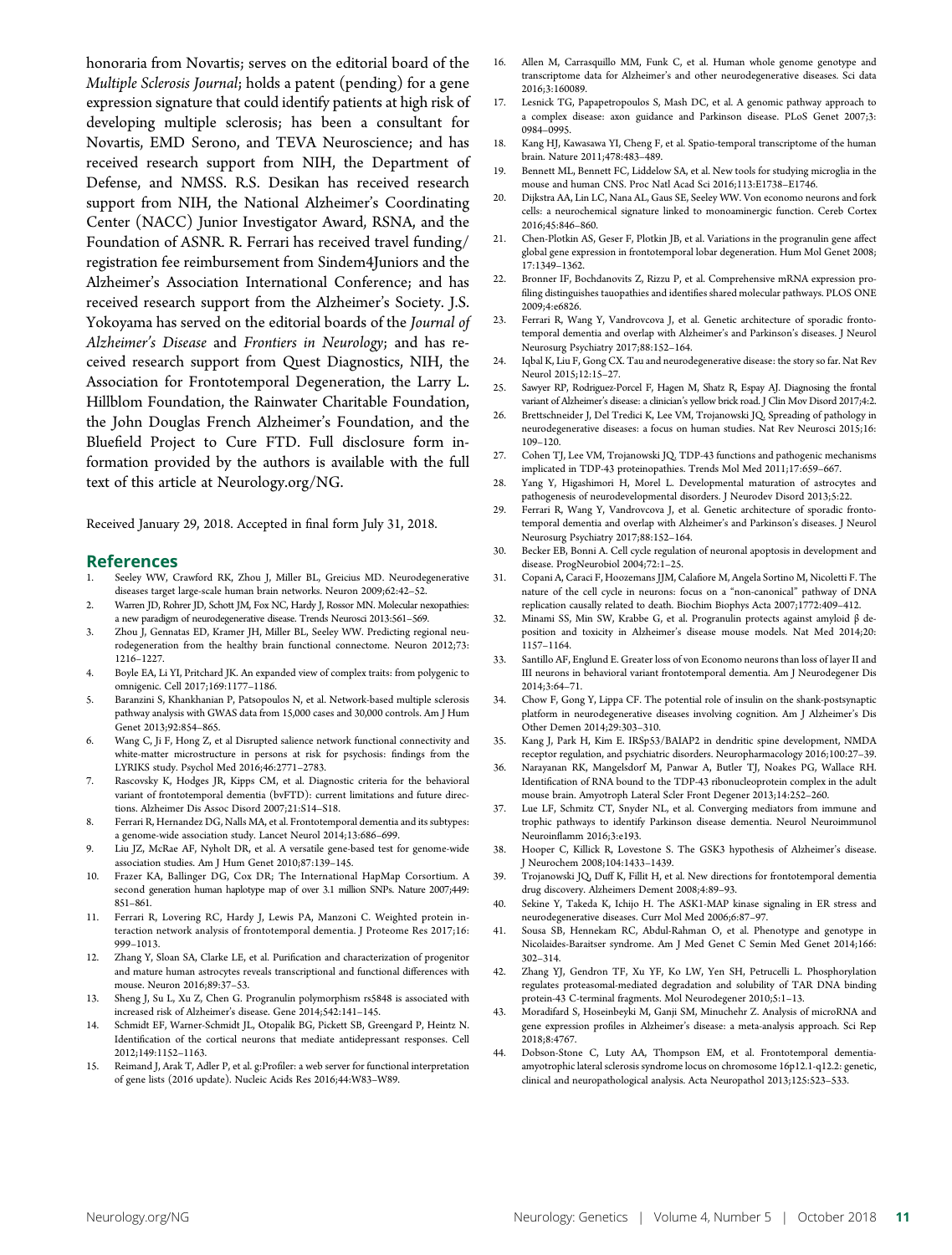

DOI 10.1212/NXG.0000000000000266 *Neurol Genet* 2018;4; Luke W. Bonham, Natasha Z.R. Steele, Celeste M. Karch, et al. **in FTD Protein network analysis reveals selectively vulnerable regions and biological processes**

**This information is current as of October 1, 2018**

reserved. Online ISSN: 2376-7839. Published by Wolters Kluwer Health, Inc. on behalf of the American Academy of Neurology.. All rights an open-access, online-only, continuous publication journal. Copyright Copyright © 2018 The Author(s). *Neurol Genet* is an official journal of the American Academy of Neurology. Published since April 2015, it is